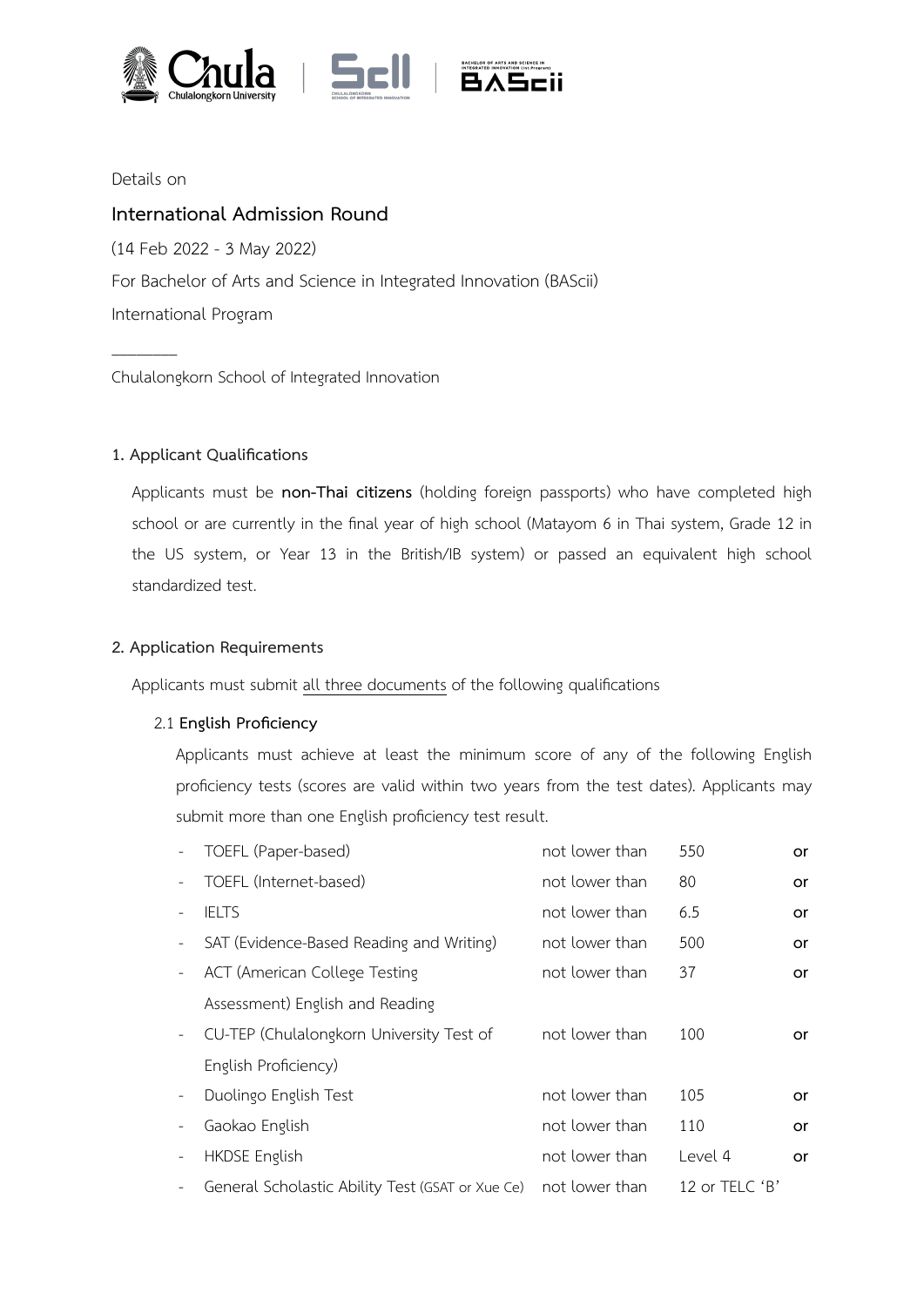Foreign applicants may be considered for a waiver of English proficiency requirements with sufficient proof and relevant experiences, whose secondary education (high school) took place in an accredited school where English is a principal language of instruction for at least three years prior to this application in a native English-speaking country listed below:

| -American Samoa | -Australia         | -Bahamas                   | -Barbados         |
|-----------------|--------------------|----------------------------|-------------------|
| -Belize         | -Botswana          | -Canada (including Quebec) | -Fiji             |
| -Gambia         | -Ghana             | -Gibraltar                 | -Guyana           |
| -Ireland        | -Jamaica           | -Kenya                     | -Lesotho          |
| -Liberia        | -New Zealand       | -Nigeria                   | -Papua New Guinea |
| -Philippines    | -Samoa             | -Singapore                 | -Solomon Islands  |
| -Tonga          | -Trinidad & Tobago | -United Kingdom            | -United States of |
| -Zambia         | -Zimbabwe          |                            | America           |

Each case will be reviewed individually and the School reserves the right to request applicants to further satisfy English proficiency requirements if deemed necessary.

#### 2.2 **Mathematics Proficiency**

Applicants must achieve at least the minimum score of any of the following Mathematics proficiency tests (scores are valid within two years from the test dates). Applicants can submit more than one Mathematics proficiency test result.

| $\sim$                   | SAT (Math)                               | not lower than | 600     | or  |
|--------------------------|------------------------------------------|----------------|---------|-----|
|                          | - SAT (Math Level 2)                     | not lower than | 570     | or  |
|                          | - ACT (American College Testing          | not lower than | 25      | or  |
|                          | Assessment) Math                         |                |         |     |
| $\sim$                   | CU-AAT Math                              | not lower than | 580     | or  |
| $\overline{\phantom{a}}$ | IB Diploma (International Baccalaureate) | not lower than | 5       | or  |
|                          | HL Math                                  |                |         |     |
|                          | - A-Level Math                           | not lower than | Grade B | or. |
|                          | Online Mathematics Placement Test        | not lower than | 65%     | or  |
|                          | (OMPT-B)                                 |                |         |     |
| $\overline{\phantom{a}}$ | Gaokao Math                              | not lower than | 70      | or  |
| $\overline{\phantom{a}}$ | <b>HKDSE Math</b>                        | not lower than | Level 4 | or  |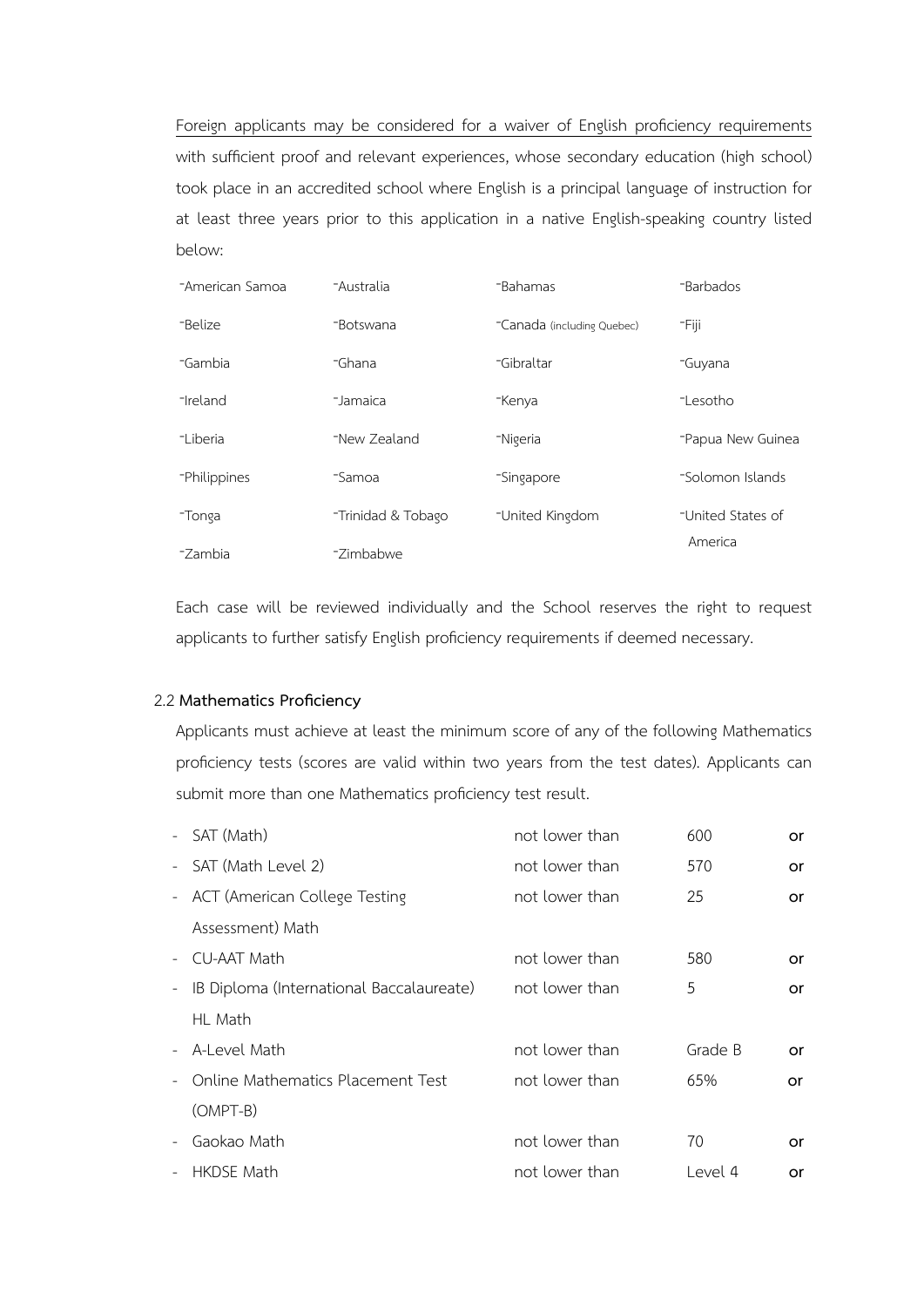- General Scholastic Ability Test (GSAT orXue Ce) not lower than 10 **or**
- Russian Unified State Examination (EGE) not lower than 70 Math Specialization Level

**\* If an applicant chooses to submit both parts of SAT I (Evidence-Based Reading & Writing and Math), ACT (American College Testing Assessment – English, Reading and Math), Gaokao (English and Math), HKDSE (English and Math), General Scholastic Ability Test (GSAT or Xue Ce) (English and Math), the scores must be from the same test (i.e. taken on the same day).**

**\*\* All scores pertaining to sections 2.1 and 2.2 must not be older than two years on the application deadline.**

\*\*\* Applicants who do not have Math and/or English scores pertaining to sections 2.1 and 2.2 by the admission deadline due to limitation from COVID-19 situation can submit a special request to take CU-TEP and/or CU-AAT test held at the Chulalongkorn University Academic Testing Center through<http://www.scii.chula.ac.th>.

#### 2.3 **E-Portfolio**

Applicants must submit E-Portfolio which consists of a collection of applicants' work as well as activities. The purpose of this E-Portfolio is for applicants to demonstrate their individual versatility, breadth of experiences, engagements, achievements, and organizational skills.

#### **E-Portfolio must follow the template provided by the School:**

[https://scii.chula.ac.th/wp-content/uploads/2021/11/portfolio-template-international](https://scii.chula.ac.th/wp-content/uploads/2021/11/portfolio-template-international-round-2022.pdf)[round-2022.pdf](https://scii.chula.ac.th/wp-content/uploads/2021/11/portfolio-template-international-round-2022.pdf)

#### **E-Portfolio may follow the items below:**

- 1) Summary of profile
- 2) Educational background
- 3) Academic and/or research projects
- 4) Awards and competitions
- 5) Scientific or Arts and Design projects: a range of projects such as prototypes, scientific initiatives, drawings, paintings, collages, photography, sculptures, models, performances, or sketchbook pages
- 6) Business, marketing, branding, sales, or fundraising
- 7) Any forms of digital media, animations, films, videos, or audios created. Online platforms such YouTube, Instagram, and blogs are encouraged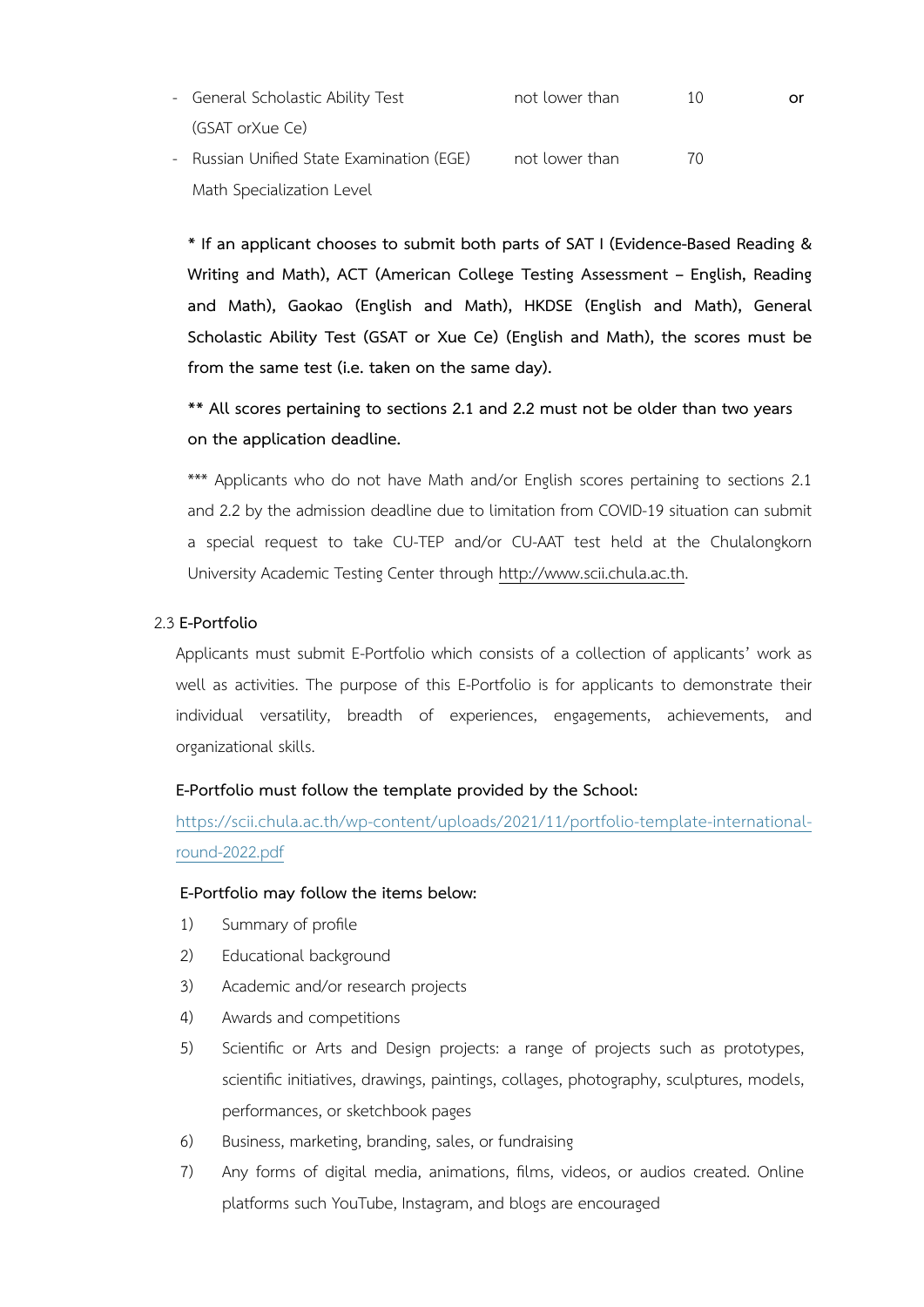- 8) Internships and/or past work experiences
- 9) Abroad experiences: exchange programs, internships, international workshops, and summer camps
- 10) Social and Community activities and projects
- 11) Extracurricular activities: events/special abilities, such as sports, music, theatre, or marathons
- 12) Continuing education (short courses or certificates)
- 13) Creativity and Innovation ideas

Portfolio must be uploaded in a **SINGLE PDF file** in an **A4** document size, following the guidelines and template provided in the School website, and should not be over **10**  pages including a cover page and table of contents if any (maximum **10 MB** file size).

# **3. Application Documents**

Applications are submitted fully online through the system found on: [https://scii.chula.ac.th/](https://scii.chula.ac.th/academic-year-2022-23/) [academic-year-2022-23/](https://scii.chula.ac.th/academic-year-2022-23/)

Applicants must complete all required sections in the online application system and must ensure the correctness of all the information given.

All application forms must be accompanied by the following documents (in digital form):

- 1) In case applicant has completed high school, a certified copy of diploma certificate fromthe high school and academic transcript(s) is required
- 2) A student photo (maximum 1 MB file size)
- 3) Test results (2.1 and 2.2)
- 4) A certified copy of transcript(s) or high school certificate equivalency
- 5) E-Portfolio (2.3)
- 6) A certified copy of foreign passport
- 7) In case applicant is currently in the final year of high school, a copy of official document certifying academic status from the applicant's school is required
- 8) Name change official document (in case applicant has a different name in application documents)
- 9) Money transfer slip (for Application fee of 1,000 Thai Baht) excluding bank and transfer fees

**When the application is submitted, it implies that the applicant has already verified the requirements. No refunds will be made after the application has been submitted.**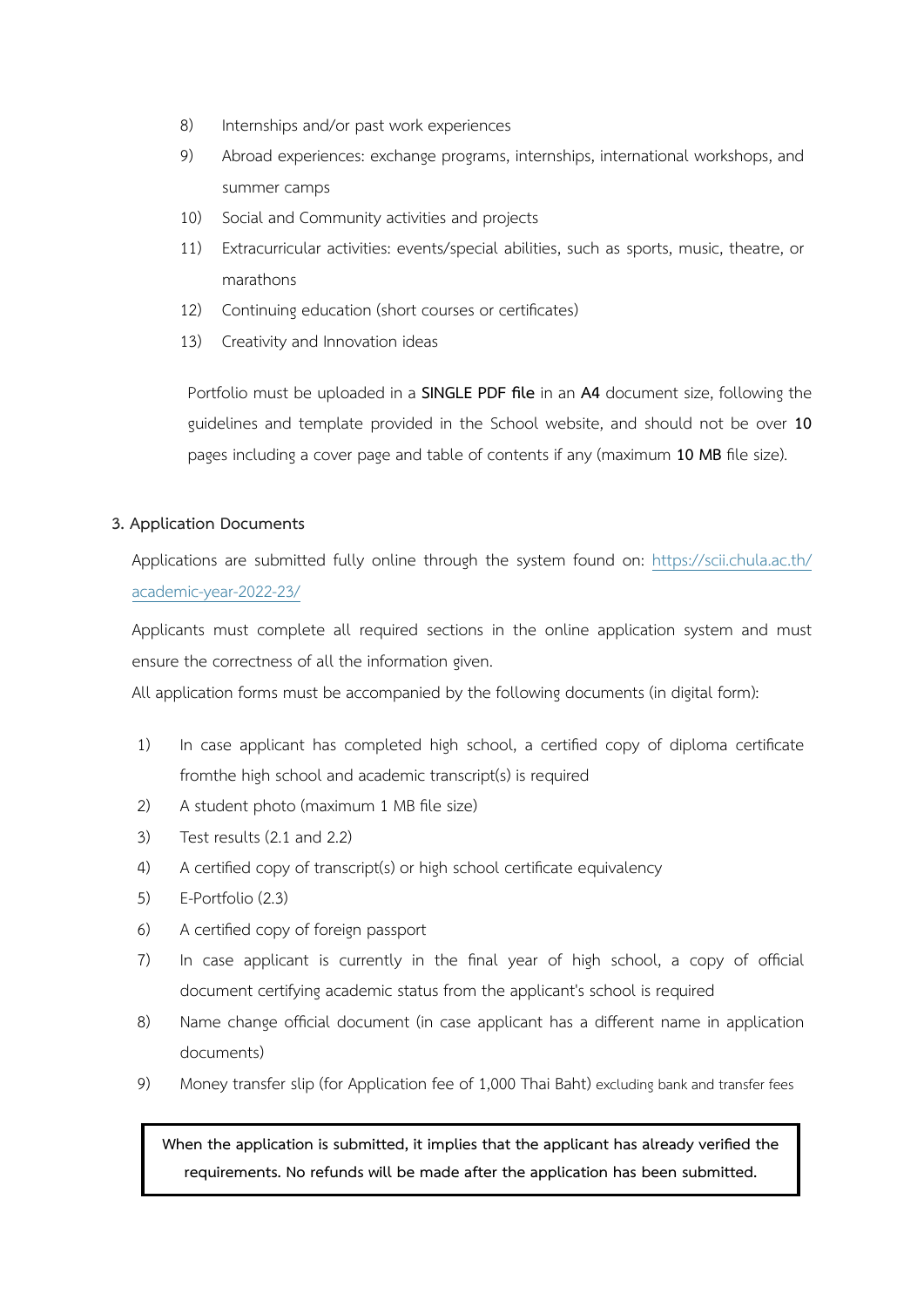#### **4. Evaluation Criteria**

Eligible applicants will be evaluated on the test scores, E-Portfolio, online aptitude test and interview results. The following weighting will be assigned to the four criteria as follows:

|               |                                    | Total: | 100% |
|---------------|------------------------------------|--------|------|
| $\sim$        | Online Aptitude Test and Interview |        | 30%  |
|               | - E-Portfolio                      |        | 20%  |
| $\frac{1}{2}$ | Mathematics Proficiency Test Score |        | 30%  |
| $\sim$        | English Proficiency Test Score     |        | 20%  |

#### **5. Admission Schedule**

Early International Admission Round for academic year 2022 will follow the schedule below:

| Online application period<br>Via platform on https://scii.chula.ac.th/academic-year-2022-23/                | 14 February 2022 - 3 May 2022 |
|-------------------------------------------------------------------------------------------------------------|-------------------------------|
| Interview shortlist announcement published<br>Only short-listed candidates will be contacted for interviews | 10 May 2022                   |
| Interview and Aptitude test (online) held<br>(Aptitude test is included in the interview)                   | 14 - 15 May 2022              |
| Accepted candidates announcement published                                                                  | 20 May 2022                   |
| Enrollment confirmation period and payment of<br>'Enrollment confirmation' fee (ref to 7. Tuition Fees)     | 24 - 27 May 2022              |
| Final list of admitted candidates                                                                           | 6 June 2022                   |
| Start of the 1st semester                                                                                   | August 2022                   |

# **6. Enrollment Conditions**

6.1 In order to be eligible to enroll at Chulalongkorn University, applicants must have successfully completed an upper secondary or high school education. Applicants who have graduated from schools outside of Thailand or passed an equivalent high school standardized test need to obtain an equivalency certificate from Chulalongkorn University via https://hsces.atc.chula.ac.th.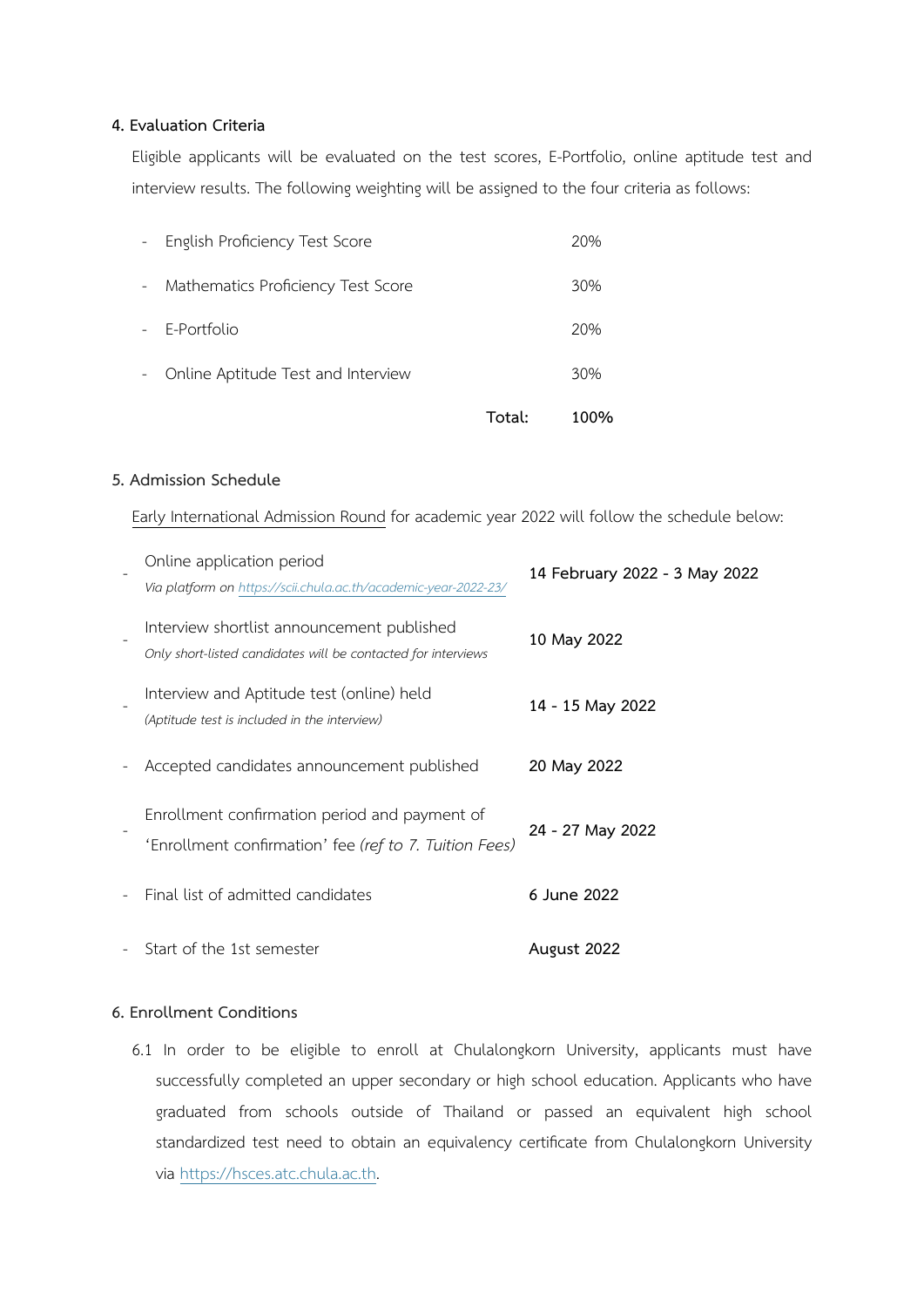- 6.2 Applicants who do not confirm the enrollment on the specified date and time will forfeit their opportunity for admission. In case the University finds out that applicants have not graduated or have not fulfilled any requirements under the admission criteria. the eligibility of applicants to enroll shall be voided. The University also reserves the right not to refund the application fee, confirmation fee, and tuition fee in any case.
- 6.3 Enrollment confirmation will be completed with a **tuition fee deposit payment of 100,000** Thai Baht (One Hundred Thousand Thai Baht). The tuition fee deposit will be deducted afterwards from the first semester tuition fee.
- 6.4 Accepted candidates who have already paid the confirmation fee in the first round will not be able to apply for the second round. **No refunds will be made after the enrollment confirmation has been submitted**.
- 6.5 In the presence of any falsification of documents, forgery, or fraud in registration, the student status will be terminated, and the University may consider taking legal action against the admitted applicant.

#### **7. Tuition Fees**

In Chulalongkorn School of Integrated Innovation (ScII) foreign students pay the same total amount of tuition fees as Thai students.

Detail of the annual tuition fees estimated are as follows:

| Tuition Fee (Thai Baht) | Semester                       |                 |  |
|-------------------------|--------------------------------|-----------------|--|
|                         | First and Second Semester each | Summer Semester |  |
| University Fee          | 79,500                         | 44,630          |  |
| Program Fee             | 141,500                        | 10,620          |  |
| Total                   | 221,000                        | 55,250          |  |

Therefore, each semester students pay 221,000 THB (~6,500 USD).

Each academic year consists of two semesters and equals to 442,000 THB (~13,000 USD) excluding summer semester.

*For the first semester of Year 1, every selected applicant will first pay 100,000 THB deposit to confirm their seat within 'Enrollment Confirmation period'. This deposit will go towards the*